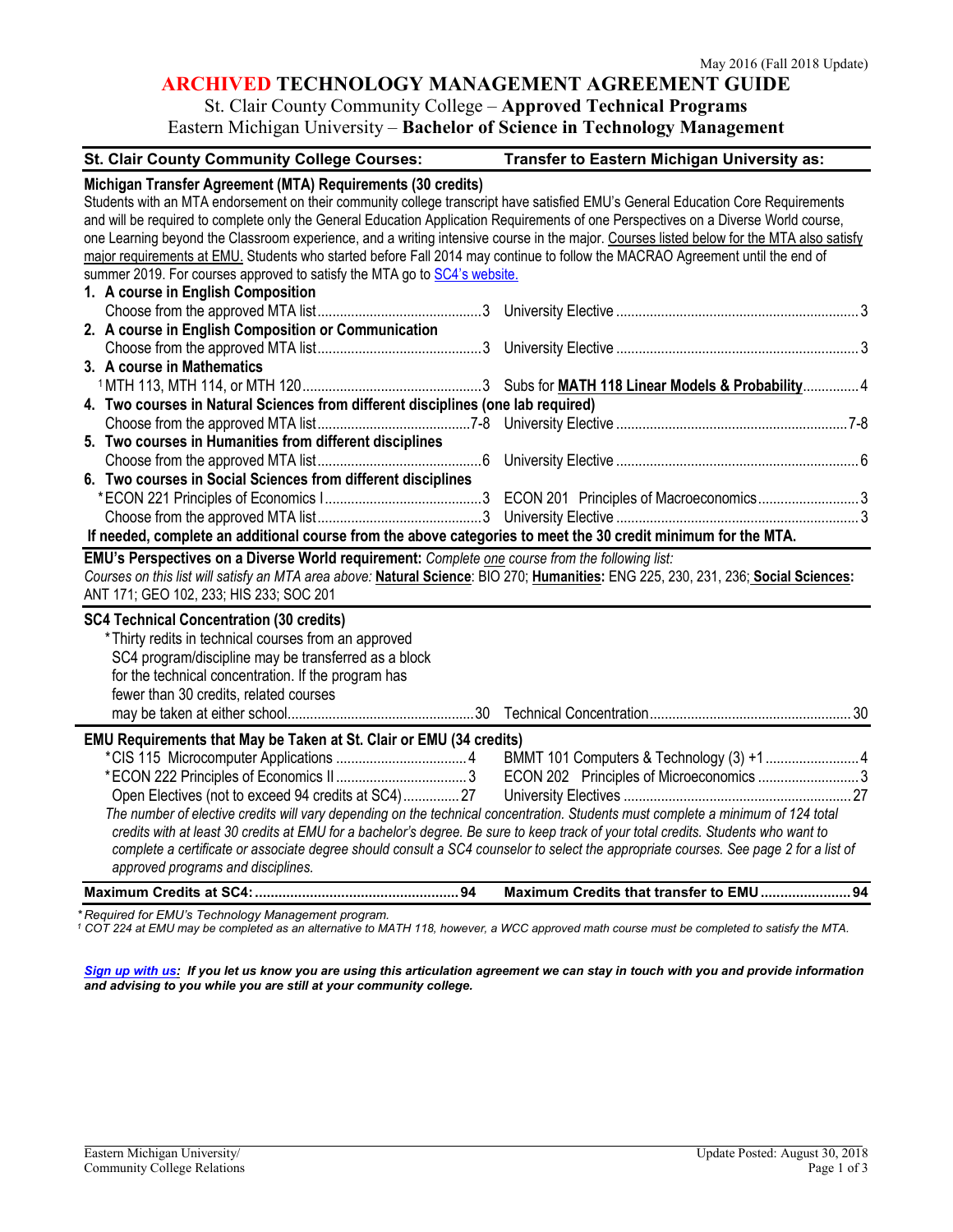## **ARCHIVED TECHNOLOGY MANAGEMENT AGREEMENT GUIDE**

## St. Clair County Community College – **Approved Technical Programs** Eastern Michigan University – **Bachelor of Science in Technology Management**

#### **Completion of EMU's Technology Management Program**

#### **Major Requirements (30-33 credits)**

| Core Courses (18 credits) |  |  |
|---------------------------|--|--|

| TM 130 | Intro to Technology Management 3                                 |  |
|--------|------------------------------------------------------------------|--|
| TM 212 | Management of Technological Change 3                             |  |
| TM 311 | Information Technology Mgmt & Organizations3                     |  |
|        | <sup>1</sup> TM 314W Sociotechnical Systems Appr to Proc Imprmt3 |  |
| TM 402 | Technology Project Management 3                                  |  |
| TM 415 | Senior Seminar in Technology Management3                         |  |
|        | <b>Technology Mgmt Electives (12 credits)</b>                    |  |
|        |                                                                  |  |

*At least 3 hours at the 300/400 level must be completed.*  ACC 130 Accounting for Non-business Majors (3) ACC 240 Prin of Financial Accounting (3) ACC 241 Prin of Managerial Accounting (3) ACC 358 Analysis of Financial Statements (3) FIN 350 Principles of Finance (3) LAW 293 Legal Environment of Business (3) LAW 403 Employment Law (3) MGMT 384 Human Resource Management (3) MGMT 386 Organizational Behavior & Theory (3) MGMT 388 Intro to Entrepreneurship (3) MGMT 480WManagement Responsibility & Ethics (3) MKTG 360 Principles of Marketing (3) MKTG 369 Advertising (3) MKTG 473 Marketing and Product Innovation TM 308 Seminar in Technological Impacts (3) TM 377/378/379 Special Topics (1/2/3)<br><sup>2</sup>TM 387 Cooperative Education (3) Cooperative Education (3) TM 477/478/479 Special Topics (1/2/3) **Additional Requirement (0-3 credits)** One LBC course or noncredit experience must be completed

at EMU. TM 387 Cooperative Education satisfies the LBC requirement. See program advisor for other choices.

**Minimum Credits at EMU:...............................30-33 Transfer Credits....................................................94 Minimum Credits to Graduate:..........................124**

| <b>Saint Clair County Community College Approved Programs</b> |
|---------------------------------------------------------------|
| <b>Computer Information Systems - Applications</b>            |
| <b>Computer Information Systems - Networking</b>              |
| <b>Computer Information Systems - Programming</b>             |
| Computer Information Systems - Web Development                |
| Criminal Justice - Corrections                                |
| Criminal Justice - Law Enforcement                            |
| Engineering Technology - Electronics, AAS                     |
| Engineering Technology - Engineering Graphics/CAD, AAS        |
| Engineering Technology - Mechatronics, AAS                    |
| Engineering Technology - Precision Machining, AAS             |
| Engineering Technology - Renewable & Alt Energy, AAS          |
| Engineering Technology - Welding And Fabricating, AAS         |
| Fire Science with Fire Academy                                |
| Graphic Design                                                |
| <b>Health Information Technology</b>                          |
| Office Administration - Administrative Executive Assistant    |
| Radiologic Technology                                         |
| General Studies Degree with 30-46 technical credits in any of |
| the approved program disciplines above.                       |

Other programs with approval of the Program Coordinator

**NOTE**: The core courses and TM electives for the BS in Technology Management may be completed online.

*<sup>1</sup> Satisfies EMU's Writing Intensive requirement*

*<sup>2</sup> Satisfies EMU's Learning beyond the Classroom requirement*

*NOTE: If sufficient credits are not transferred, additional courses must be completed at EMU to reach the minimum of 124 credit hours required to graduate. See the Program Coordinator for options.*